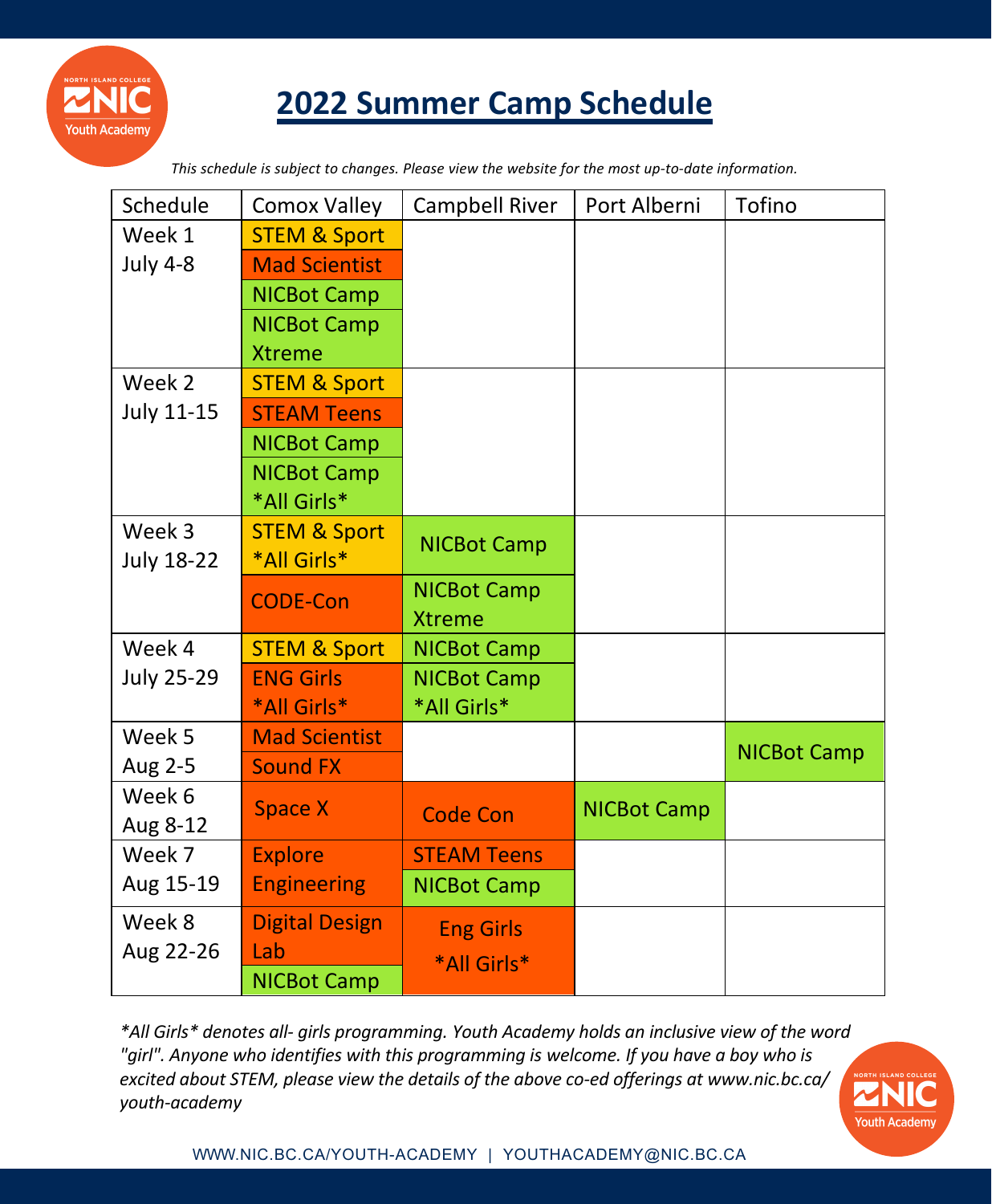# **Program Overview**

### **Jr. STEM (ages 9-12)**

STEM & Sport (ages 9-12): Sport based activities will provide the framework for participants to explore and get excited about the world of Science, Technology, Engineering and Math (STEM). Be prepared for fun in the outdoors. All skill levels welcome.

Cost: \$210+GST per week

### **STEM Teens (ages 12-14)**

Choose from a variety of camps offered in interest areas such as Science, STEAM, Coding, Engineering, Tech and more. Participants will explore their passions and learn new skills in a fun and exciting post-secondary environment. Camp descriptions on next page.

Cost: \$235 +GST per week

### **NICBot Camp (ages 9-14)**

NICBot Camp (ages 9-14): Learn to build, program and control Lego EV3 robots using Lego Mindstorm technology.No previous experience required. NICBot Camp Xtreme (ages 10-14): This camp is for advanced participants who have prior Lego Robotics experience.

Cost: \$200+ GST per week